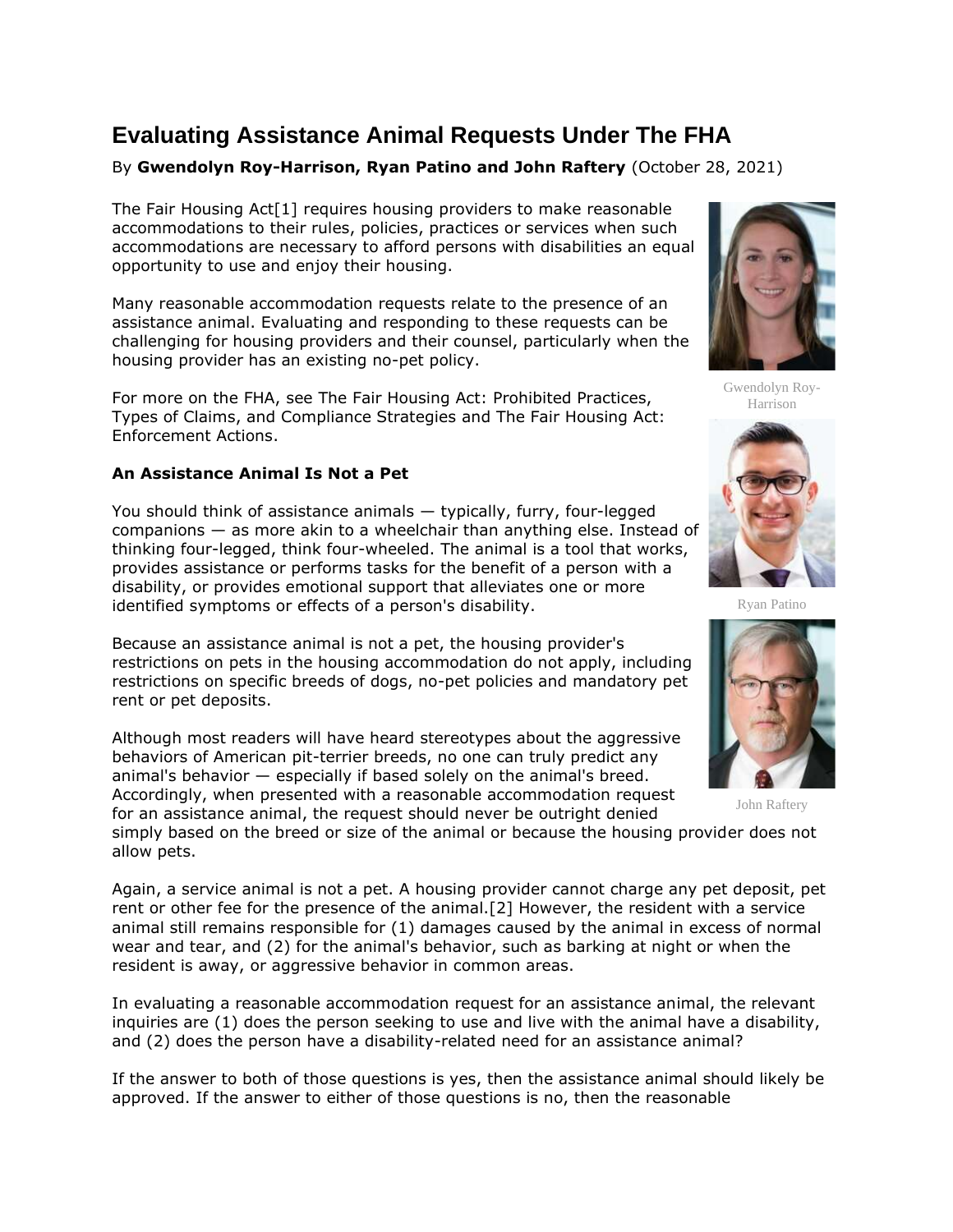accommodation request should be denied. Approving reasonable accommodation requests for persons who are either not disabled or do not have a disability-related need for the animal will set an unnecessary and imprudent precedent, which may obligate the housing provider to approve similar requests in the future.

Alternatively, if relevant factors indicate that presence of the animal will create an unreasonable burden on the housing provider — demonstrated violent acts, number of animals in the requestor's home, size of the requestor's home, care requirements for the animal, etc. — then an interactive dialogue may be needed to evaluate reasonable alternatives.[3]

A disabled person with an assistance animal always remains responsible for maintaining care and control over the animal.

If the animal's behavior unreasonably interferes with the rights of other persons in the housing provider's community  $-$  neighboring residents, staff, contractors  $-$  then the housing provider can request that the owner appropriately restrain the animal (e.g., leash, muzzle, crate, etc.).

If the animal causes damage to the housing provider's property (e.g., by urinating, defecating or vomiting), then the disabled resident is financially responsible for the cost of the damages incurred by the animal. If the animal demonstrates that it is a direct threat to the health and safety of others (residents, staff, visitors, etc.), then the housing provider can require the disabled owner to remove the animal or revoke this specific animal's status as a reasonable accommodation.

Those instances, hopefully, are rare but would require documented incidents of violence exhibited by the animal such that the animal's presence at the community is no longer reasonable.[4]

### *Requests for an Animal-Free Environment*

Related to reasonable accommodation requests for assistance animals are requests for animal-free environments by persons citing conditions such as allergies or asthma. If the requesting party demonstrates the existence of a disability, the relevant inquiry would be the reasonableness of a request to live in a no-animal housing accommodation.

This analysis would likely depend on the size of the housing accommodation, the number of neighboring residents at the facility and a variety of other factors. A housing provider renting a single-family home may be able to accommodate this request more easily than a landlord with a multifamily apartment community.

However, the difficulty in accommodating this resident is complicated by the fact that an applicant with an assistance animal has a right to rent any available apartment, even the vacant one next to the resident requiring the animal-free accommodation. This is a great example of the need to engage in an interactive dialogue and discuss reasonable alternative solutions with the requesting party.

Relevant considerations in this scenario might include  $-$  housing the requesting party in a unit farther away from the on-site dog park, implementing routine cleaning of the common areas near the requesting party's unit to mitigate the presence of animal dander, installing an air purifier in the requesting party's unit to mitigate the presence of animal dander in the unit, or allowing the resident to terminate the lease early without the required notice or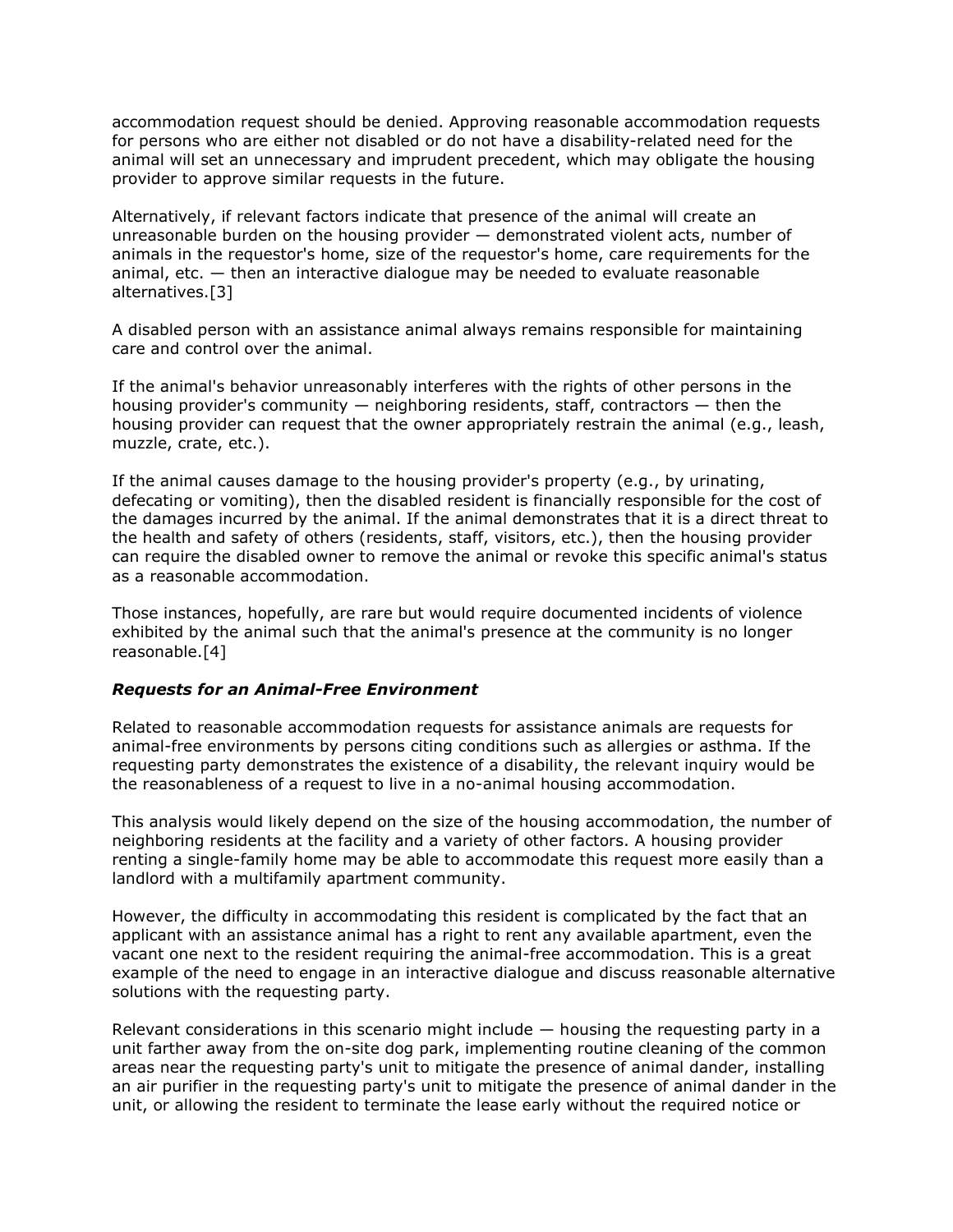termination fee, etc.

Choosing a reasonable alternative solution may require a fact-specific discussion, but the creative solutions are endless.

There are two types of assistance animals: service animals and emotional support animals.

#### **Service Animals**

The FHA defines a service animal as one trained to perform a specific task or series of tasks to aid the person with a disability, typically a physical disability. The Americans with Disabilities Act has a narrower interpretation. Specifically, the ADA restricts service animals to dogs that are individually trained to do work or perform tasks for people with disabilities or miniature horses providing assistance to certain disabled individuals.[5]

Most often, the service animal is a dog trained to do work or perform a task on behalf of a disabled person, which may include guide dogs, a seizure alert dog or a diabetic alert dog. However, if an animal is trained to perform work or a task on behalf of disabled person that a dog is not trained to do, then the housing provider may need to accommodate the exception.

An example of this might be a monkey that is trained to perform skills on behalf of a disabled person that require the monkey to use finger dexterity, something a dog could not do. Typically, service animals are approved as reasonable accommodations without necessitating third-party verification of the existence of the disability or disability-related need because both are readily apparent, e.g., a guide dog for a blind person.[6]

The ADA requires that state and local governments, businesses and nonprofit organizations serving the public allow service animals to accompany people with disabilities in all publicly accessible areas of the facility,[7] but the ADA does not mandate those requirements for emotional support animals. Service animals must be harnessed, leashed or tethered, unless the individual's disability prevents using these devices or these devices interfere with the service animal's safe, effective performance of tasks.[8]

People with disabilities who use service animals cannot be isolated from others, treated less favorably or charged fees that are not charged to others without animals. In addition, if a business requires a deposit or fee to be paid by patrons with pets, it must waive the charge for service animals.

Remember, a service animal is not a pet. Accordingly, a housing provider cannot charge a pet fee for service animal. When it is not obvious what service an animal provides, only limited inquiries are permissible; and allergies or fear of dogs are not valid reasons for denying access or refusing service to people using service animals.

Moreover, while landlords and housing boards — homeowners and condominium associations  $-$  may generally proscribe rules on pets (such as, the number, size, breed, weight, etc.), those rules may not be applied to assistance animals.

Requests for assistance animals must be evaluated based on the disability-related need, not based on reputational behaviors of certain breeds or dogs, i.e., bully breeds or rottweilers.[9]

### **Emotional Support Animals**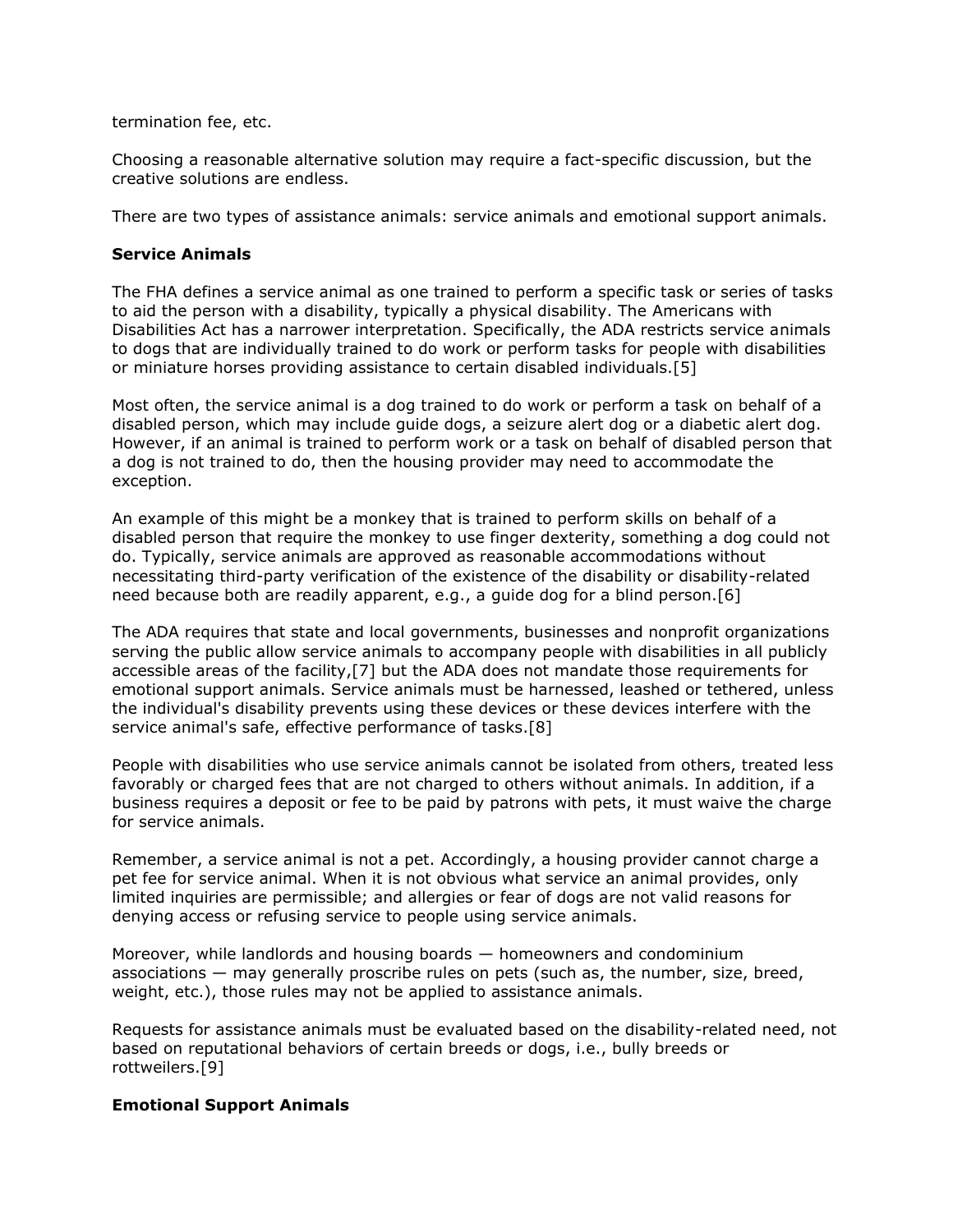Conversely, an emotional support animal is not required to possess specialized training to assist the disabled person. Rather, it need only provide assistance or emotional support in order to alleviate the effects of a person's disability.

HUD does not list all the possible disabilities for which an emotional support animal could be used. Instead, HUD lists the functions of the animal, which include "providing emotional support to persons with disabilities who have a disability-related need for such support."[10]

If a person with a disability needs to use an emotional support animal, they must first make the request to their housing provider or housing board. Accordingly, each emotional support animal request should be evaluated on an individual basis.[11]

There is no defined limit on the number of emotional support animals that any one person may have. Likewise, there is no defined species of animal that is eligible or ineligible to be an emotional support animal.

Because the disability and disability-related need for an emotional support animal are often not apparent — not readily discernable upon visual inspection — a housing provider may ask the requesting party to submit reliable evidence of the existence of the disability and of the disability-related need.

The housing provider cannot ask nor require the requesting party to disclose specific information about the nature or severity of the disability. However, the housing provider may require confirmation from a third-party verifier in a position to know of the requestor's disability status and disability-related need.[12]

The presence of a service animal or an emotional support animal may elicit questions from other residents, especially in a no-pet community. Responses to any inquiry should not discuss the disability or need of the approved resident and instead, should be limited to something like "the animal is an accommodation under the Fair Housing law."

*[Gwendolyn Roy-Harrison](https://www.offitkurman.com/attorney/gwendolyn-holdgreiwe/) is a principal and [John Raft](https://www.offitkurman.com/attorney/ryan-patino/)ery is managing [principal of leg](https://www.offitkurman.com/attorney/john-raftery/)al operations at Offit Kurman Attorneys At [Law](https://www.law360.com/firms/offit-kurman)* 

*This article is excerpted from [Practical Guidance,](https://www.google.com/url?q=https%3A%2F%2Fwww.lexisnexis.com%2Fen-us%2Fproducts%2Flexis-practice-advisor.page&sa=D&sntz=1&usg=AFQjCNGwaSje4laWDa8L9Fo21yKRHRlKRg) a comprehensive practice resource that includes practice notes, checklists, and model annotated forms drafted by experienced attorneys to help lawyers effectively and efficiently complete their daily tasks. For more information on Practical Guidance or to sign up for a free trial, [please click here.](https://www.google.com/url?q=https%3A%2F%2Fwww.lexisnexis.com%2Fen-us%2Fproducts%2Flexis-practice-advisor.page&sa=D&sntz=1&usg=AFQjCNGwaSje4laWDa8L9Fo21yKRHRlKRg)*

#### *Law360 and Practical Guidance are both owned by [LexisNexis Legal &](https://www.law360.com/companies/lexisnexis-group)  [Professional,](https://www.law360.com/companies/lexisnexis-group) a [RELX](https://www.law360.com/companies/relx-plc) company.*

*The opinions expressed are those of the author(s) and do not necessarily reflect the views of the firm, its clients, or Portfolio Media Inc., or any of its or their respective affiliates. This article is for general information purposes and is not intended to be and should not be taken as legal advice.*

[1] [42 U.S.C.S. § 3601](https://advance.lexis.com/api/document/collection/statutes-legislation/id/8SHT-0722-D6RV-H1F6-00000-00?cite=42%20USCS%20%C2%A7%203601&context=1000522) et seq.